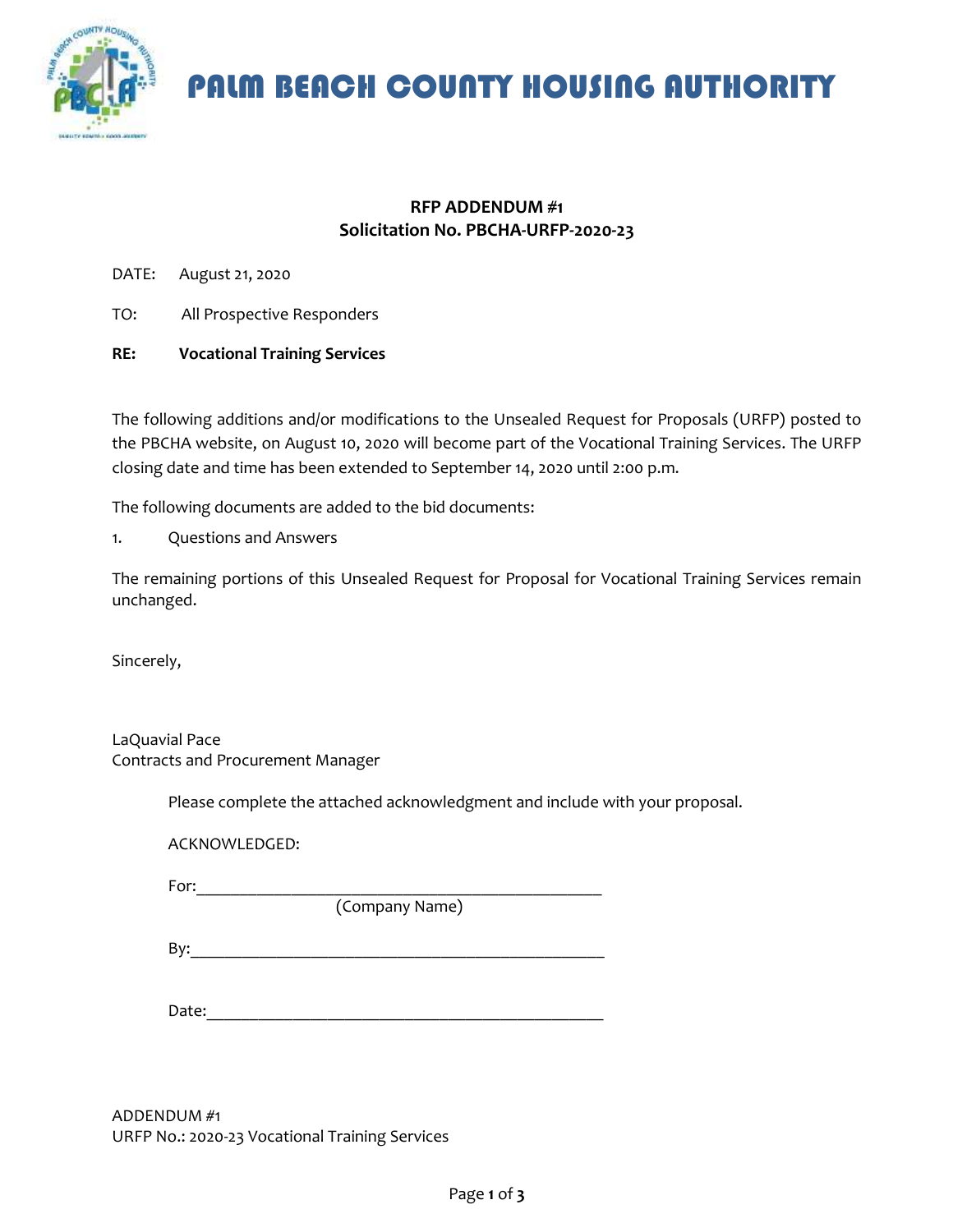

## PALM BEACH COUNTY HOUSING AUTHORITY

Questions and Answers

1. Will PBCHA be referring prospective students to our college for training or will we be required to refer eligible students to your agency (upon the assumption that our proposal is accepted).

Answer: Yes. PBCHA will refer prospective students to the College or Vocational Training Facility that has been awarded the contract for this solicitation.

2. Is any portion of the proposal completed through your portal/website, or is all information manually submitted through electronic email, hand delivery or facsimile?

Answer: No, you cannot complete a portion of the proposal through PBCHA portal/website. Please read Page 2 of the solicitation - **IF PROPOSALS ARE MAILED, SEND DIRECTLY TO ISSUING AGENCY SHOWN ABOVE. IF PROPOSALS ARE HAND DELIVERED, THEN DELIVER TO:** Palm Beach County Housing Authority, Procurement and Contract Administration, 3432 W 45<sup>th</sup> Street, West Palm Beach, Florida 33407. IF PROPOSALS ARE EMAILED: **lpace@pbchafl.org** . Respondents are responsible to insure that proposal are received on time. Late proposals will not be accepted.

3. Regarding the statement that each copy of the proposal be bound or contained in a single volume: what is the specific definition of 'bound' and 'single volume'? I'm wondering if I should use a printing service to 'bind' the proposal documentation, or if a 3-ring binder is sufficient. Unsure of what 'single volume' may indicate, other than 'not multiple' volumes.

Answer: Bound means binding pages together as a booklet or brochures. Single Volume means a single booklet or 3-ring binder. No, you do not have to use a printing service. Yes, 3 ring binder is sufficient. A single volume means that your 3-ring binder should contain a complete response to this solicitation. This is only applicable to those submitting a physical proposal.

4. Do you require the original proposal, with additional copies? If so, how many additional copies?

Answer: Yes. One (1) original, three (3) copies "Only if physical copies are submitted, submit 1 copy with an electronic copy by email or digital drive. The respondent is solely responsible to ensure that all pages and attachments of the proposal are received by the housing authority prior to due date. Palm Beach County Housing Authority takes no responsibility for the proposal being delivered on-time.